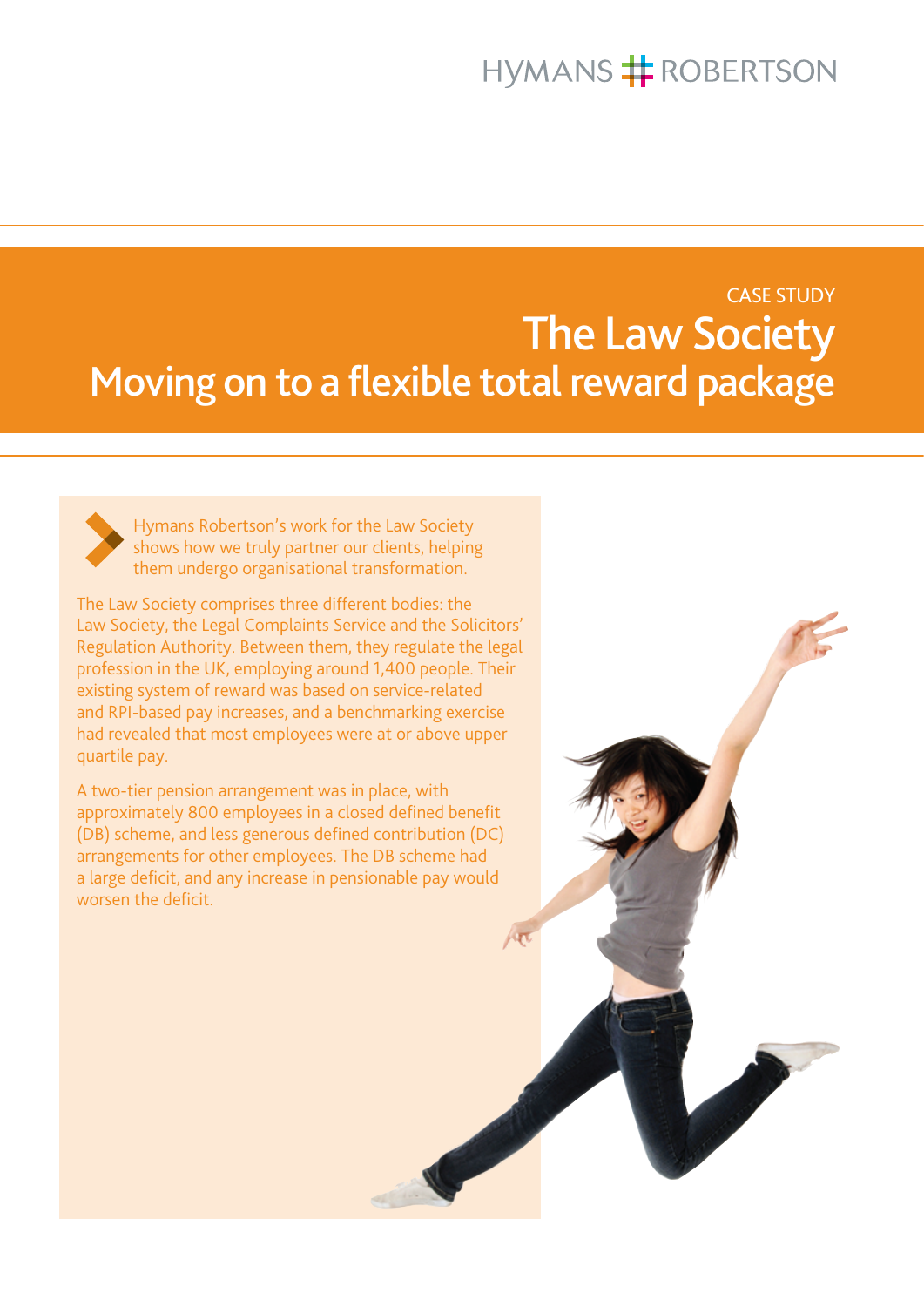

In our eyes, it was the relationship that we built with the HR team at the Law Society, and the focus that they showed, that really paved the way for success

The Society wanted to modernise their pay and benefits across the three bodies by moving to the use of performance-related pay, which would reward performance rather than long service, and only pay upper quartile pay for upper quartile performance. Naturally, they also needed to keep the cost of any changes within their budget. With a unionised workforce, any changes would need to be carefully negotiated with the union.

The Society approached Hymans Robertson to help them introduce their new pay and bonus structure, and come up with and implement new benefits arrangements to close the gap between the DB and DC pension schemes.

■ We developed an excellent worki<br>
relationship with colleagues from<br>
Hymans Robertson. Their project<br>
management skills were very good – We developed an excellent working relationship with colleagues from Hymans Robertson. Their project if I asked for something, I invariably got it. They adapted to my style of working. We worked well together sharing the highs and lows in a good natured manner and having a sense of humour helped. I would use them again without hesitation.<br>
Lorraine Jones, HRD

Lorraine Jones, HRD director, the Law Society

## How we helped

To make the DC scheme more attractive, and close the gap between the DB and DC schemes, we worked with the Society to design a new contribution structure which would increase the maximum employer contribution available to employees. We then reviewed the DC market and drew up a shortlist of providers.

Having arranged a 'beauty parade' of providers for the Society and the group's employee forum, we provided criteria sheets to assist them during the selection process, and were there to support and guide them. With our help, they appointed a new provider that suited their needs and also charged less than half the annual management charge of the current provider. We also introduced income protection cover (funded by the Society) for all non-DB members, again with the aim of reducing the gap between DB and DC benefits.

One of the ways in which we felt the Society could move to a more modern approach to benefits, giving employees more choice, was by introducing a flex scheme. The flex scheme provided a significant source of value to employee's through savings in tax and National Insurance and the bulk buying power of the Society. Employee's were also awarded a fund of 3% of their basic pay, which they could take as cash or use to buy flex benefits, but did not count towards pensionable pay.

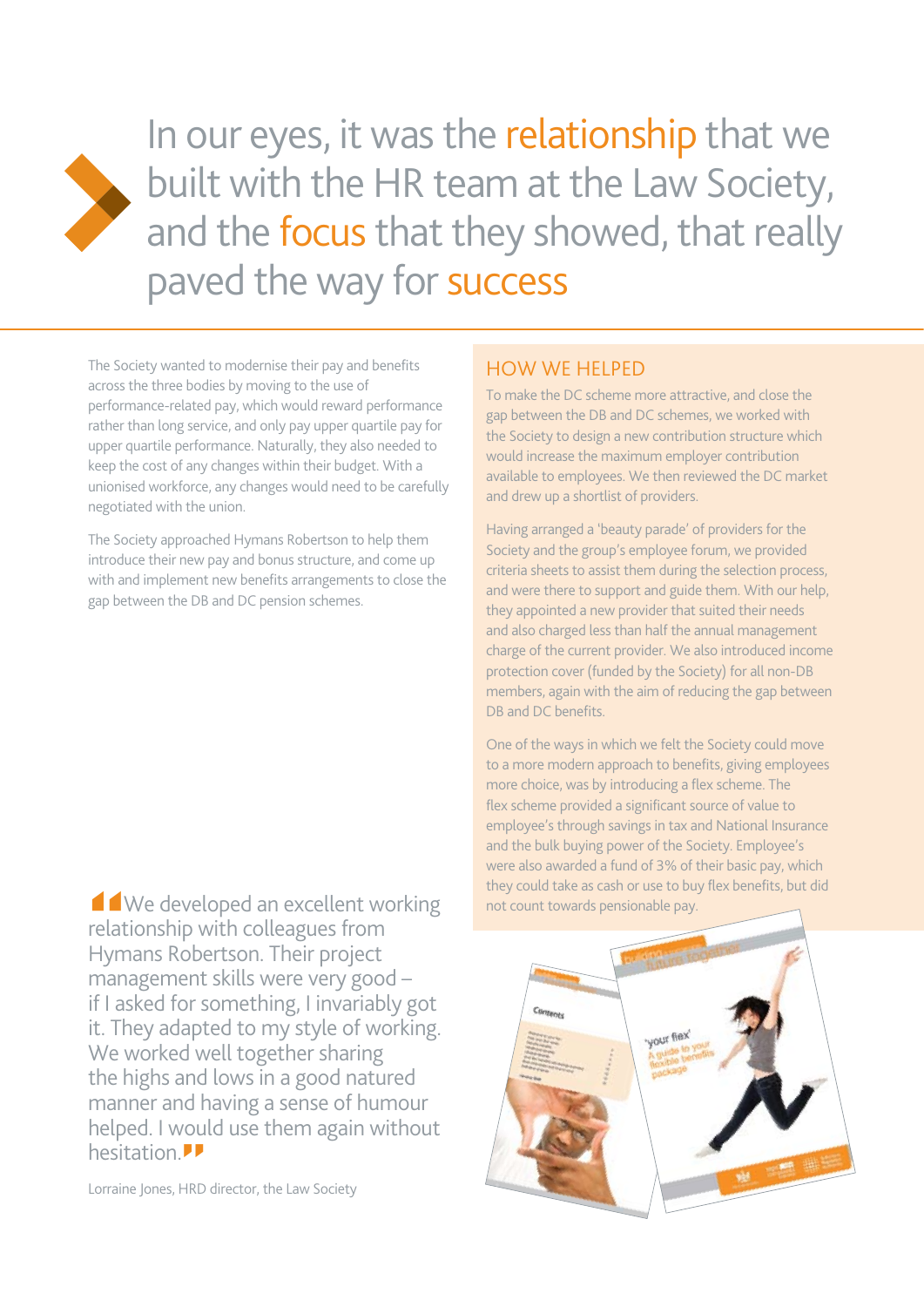# **HYMANS # ROBERTSON**

### For further information please contact us on T 020 7082 6000 or E enquiries@hymans.co.uk

To complement the flex fund, we sourced a range of online shopping vouchers, offering employees generous discounts at leading high-street stores, supermarkets and petrol outlets. We helped the Society introduce salary sacrifice, for as many of the flex benefits as possible, and also for the DB scheme. The Society used some of the employer National Insurance savings they made, to pay for the other changes, helping to keep their costs within budget.

Having designed the new arrangements, we then supported the Society in their negotiations with the union, helping to explain the value of the overall package and the benefits to all parties. We also developed a salary sacrifice savings calculator, to demonstrate to members the potential savings under the salary sacrifice scheme.

Once the package was agreed, the next step was to explain it all clearly to the Society employees. Our communications team went into action to design and implement a strategy to communicate the whole package in one go. This involved an in-depth communications campaign with personal statements, the construction and delivery of two websites, question and answer sheets about the new benefits, drop-in sessions, line manager training and member presentations.

## RESULTS DELIVERED

It was highly satisfactory that all the changes were brought in within the Society's overall budget for pay and benefits. We designed the 3% flex fund so that it didn't count as basic pay, producing two important benefits for the Society: a significant saving in what would otherwise be an increase in DB liabilities, and no widening of their position as upper quartile payers.

Our carefully designed communications strategy led to nearly 100% take-up rate of the new terms and conditions, meeting the client's goal of service-related pay increases being replaced by performance-related pay. So far, 85% of employees have participated in the flex scheme, and we are delighted that the Society will be working with us in the near future to develop the scheme further.

In summary, we helped the Society move from a culture of long service pay rewards and rigid benefits, to a more modern culture of performance-related pay and employee choice, and reduced the gap between the DB and DC members. And we did it in a way that made the process as smooth as possible for the Society. The challenges were significant, but we were pleased to achieve a successful outcome.



## Real people. Real skills. Real results.